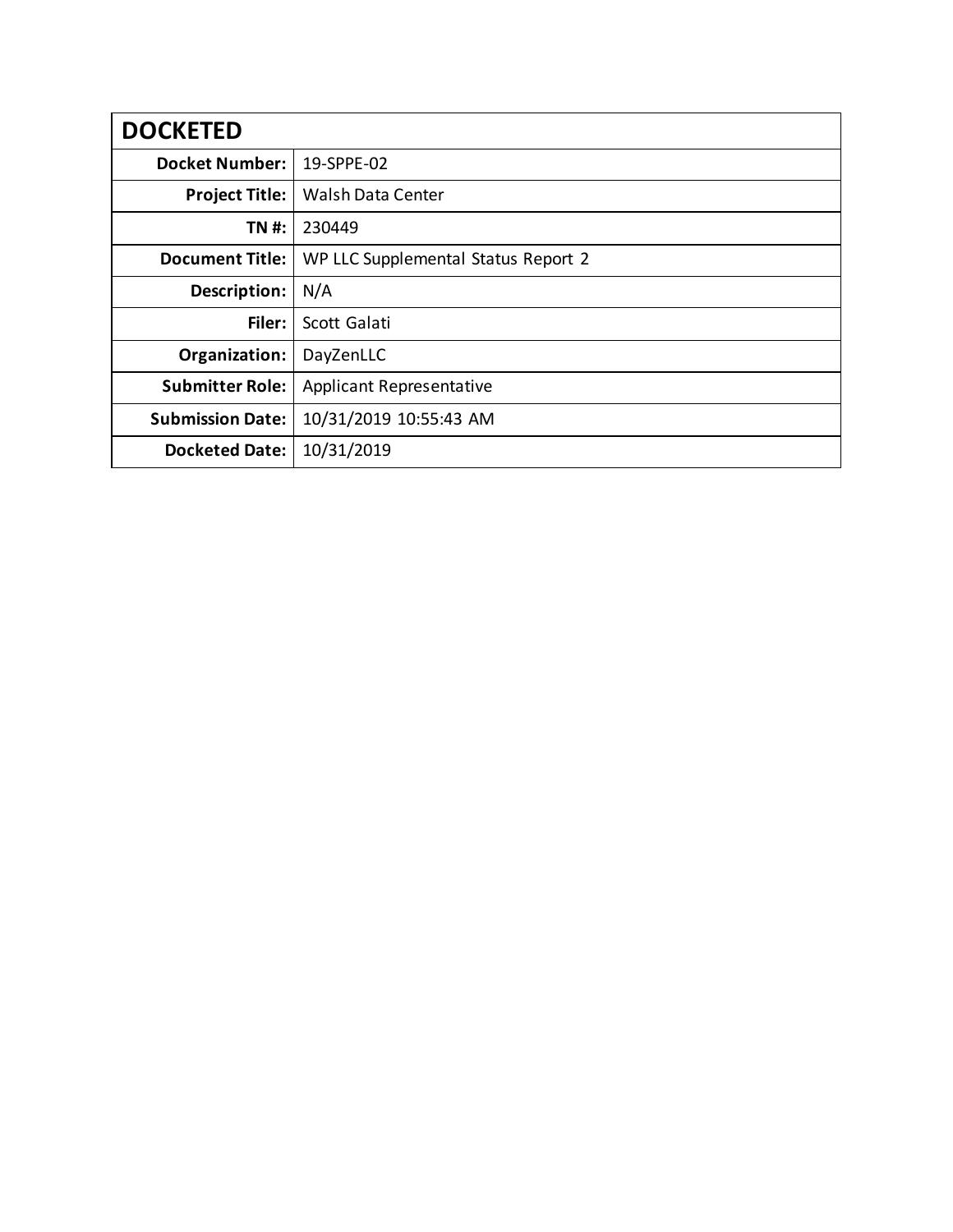Scott A. Galati **DAYZEN LLC** 1720 Park Place Drive Carmichael, CA 95608 (916) 441-6574

## STATE OF CALIFORNIA

## Energy Resources Conservation and Development Commission

| In the Matter of:                                                                                 | DOCKET NO: 19-SPPE-2                                         |
|---------------------------------------------------------------------------------------------------|--------------------------------------------------------------|
| Application For Small Power Plant<br>Exemption for the WALSH BACKUP<br><b>GENERATING FACILITY</b> | 651 WALSH PARTNERS, LLC'S<br>SUPPLEMENTAL STATUS REPORT<br>Ω |

651 Walsh Partners, LLC (WP, LLC) previously filed a Supplemental Status Report on September 23, 2019 to update the Committee on the progress of the proceeding and to assist the Committee in developing a schedule. In that response WP, LLC, informed the Committee that due to the amount of time required to prepare the information Staff requested in Data Requests Set 1 and Set 2, WP, LLC has not yet been able to file its complete supplemental responses. WP, LLC has filed complete responses to Data Request Set 2 on October 22, 2109 (TN# 230307). Additionally, WP, LLC filed the thermal plume analysis and the estimate of construction traffic trips on October 31, 2019. However, WP, LLC is still completing the studies necessary to respond to two Data Requests that are outstanding from Data Request Set 1. The first is the Cultural Resources and Historical Report which will be completed by November 15, 2019.

The second is the Cumulative Air Quality Impact Analysis. In order to complete the analysis that Staff outlined in its Data Request, WP, LLC has attempted to obtain information from the Bay Area Air Quality Management District (District). However, the District has responded that is unable to provide the information. Therefore, WP, LLC will provide a Cumulative Impact Analysis using the District guidelines rather than the modeling analysis requested by Staff, which cannot be completed without the District provided information. WP, LLC would like the Committee to note that this alternative